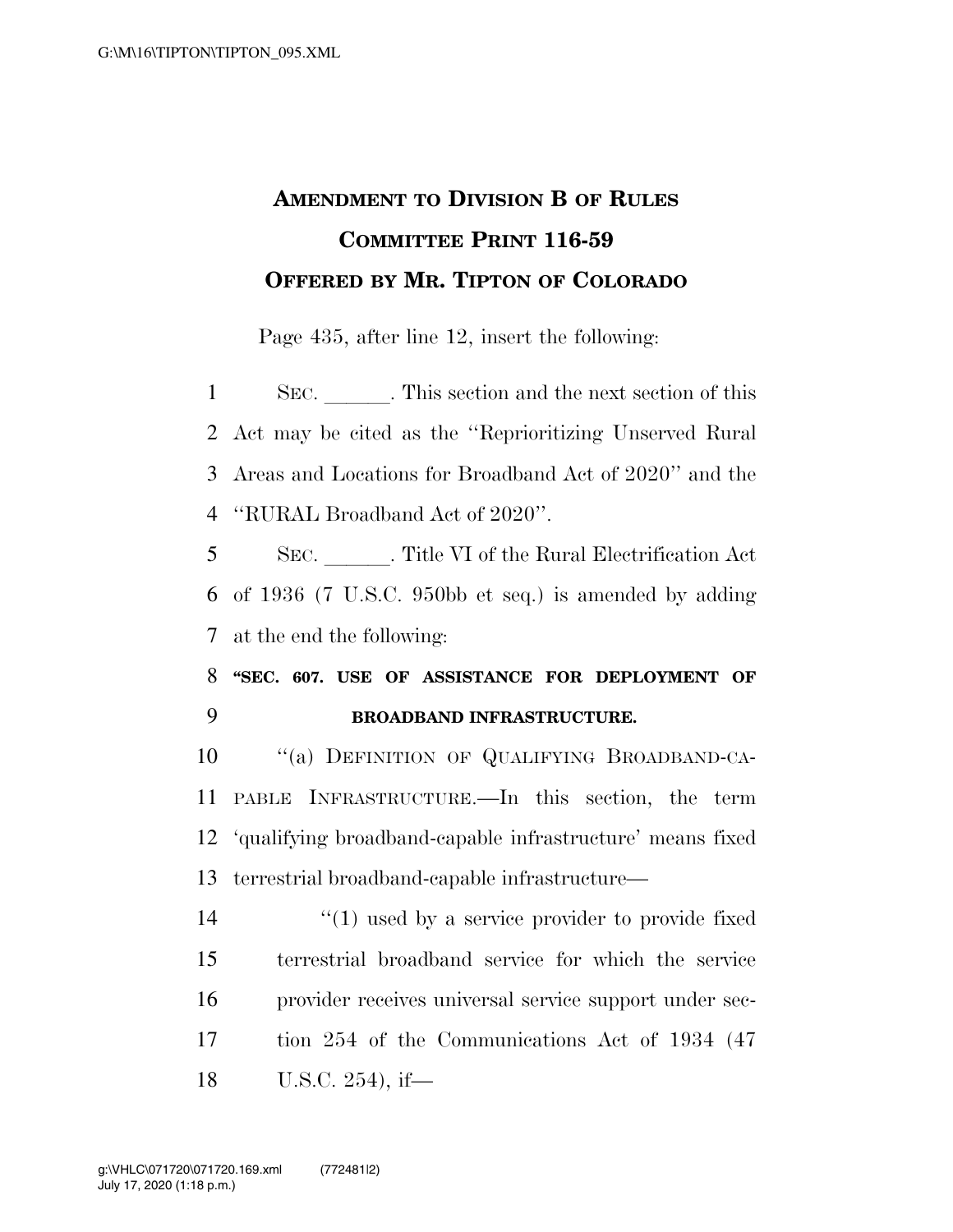| $\mathbf{1}$   | $\lq\lq$ the broadband service satisfies the         |
|----------------|------------------------------------------------------|
| $\overline{2}$ | current speed benchmark for fixed services es-       |
| 3              | tablished by the FCC under section 706 of the        |
| $\overline{4}$ | Telecommunications Act of 1996 (47 U.S.C.            |
| 5              | $1302$ ); or                                         |
| 6              | $\lq\lq$ the service provider is in compliance       |
| 7              | with build out obligations in the relevant area to   |
| 8              | provide retail fixed terrestrial broadband service   |
| 9              | that will comply with the applicable broadband       |
| 10             | speed standard described in subparagraph $(A)$ ;     |
| 11             | or                                                   |
| 12             | $\lq(2)$ that—                                       |
| 13             | "(A) was financed with funds provided by             |
| 14             | the Secretary under this Act or any other pro-       |
| 15             | gram carried out by the Secretary for the costs      |
| 16             | of the construction, improvement, or acquisition     |
| 17             | of facilities or equipment for the purpose of        |
| 18             | providing fixed terrestrial telecommunications       |
| 19             | or broadband service; and                            |
| 20             | $\lq\lq (B)(i)$ is used to provide fixed terrestrial |
| 21             | broadband service, if—                               |
| 22             | "(I) the broadband service satis-                    |
| 23             | fies any applicable broadband speed                  |
| 24             | standards established by the Sec-                    |
| 25             | retary; or                                           |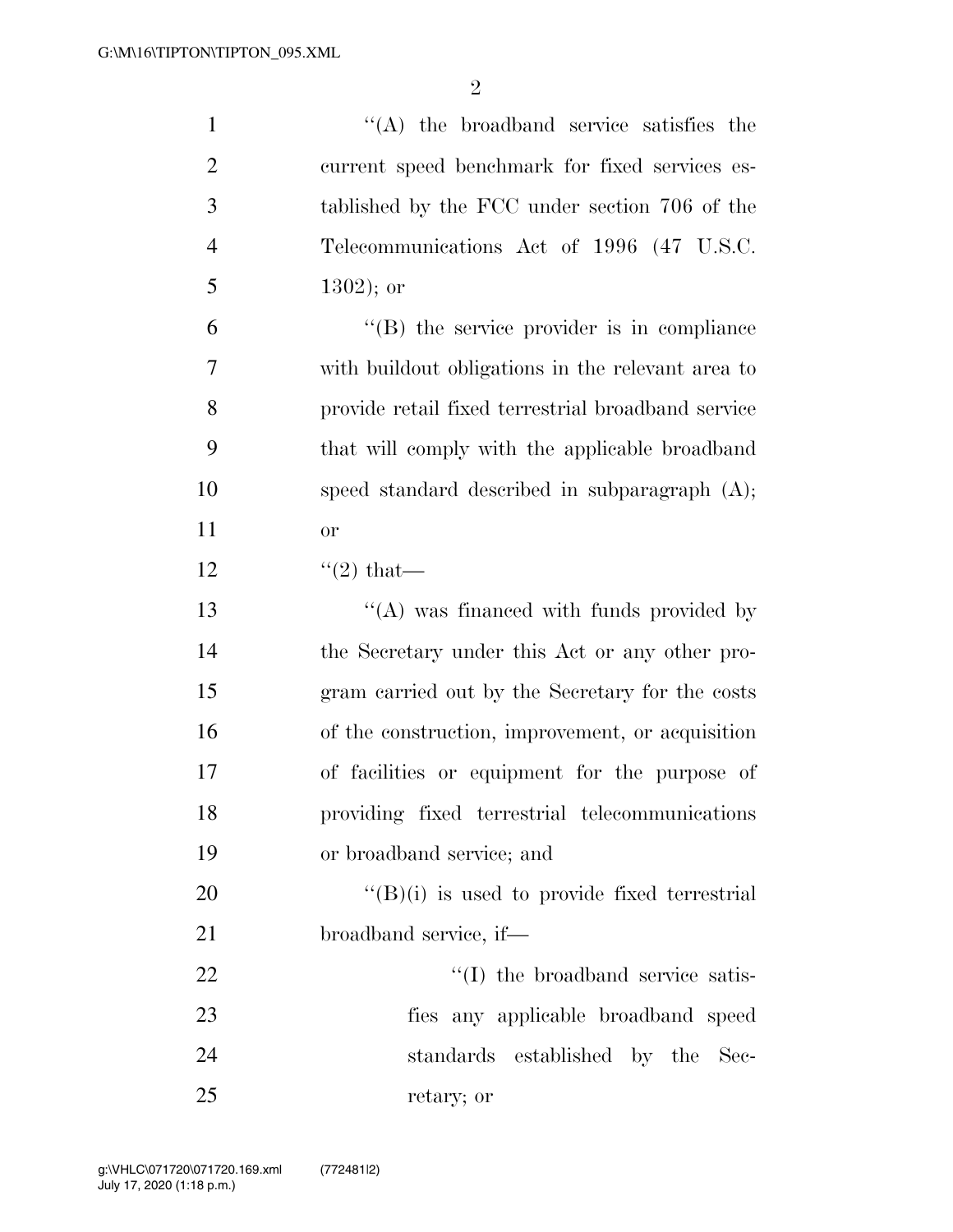| $\mathbf{1}$        | $\lq\lq$ (II) the service provider is in                       |  |
|---------------------|----------------------------------------------------------------|--|
| $\overline{2}$      | compliance with buildout obligations                           |  |
| 3                   | in the relevant area to provide retail                         |  |
| $\overline{4}$      | fixed terrestrial broadband service                            |  |
| 5                   | that will comply with the applicable                           |  |
| 6                   | broadband speed standards described                            |  |
| 7                   | in subclause $(I)$ ; or                                        |  |
| 8                   | "(ii) was financed with a loan under this                      |  |
| 9                   | Act or any other program carried out by the                    |  |
| 10                  | Secretary that remains outstanding for the pur-                |  |
| 11                  | pose of providing fixed terrestrial telecommuni-               |  |
| 12                  | cations or broadband service.                                  |  |
| 13                  | $\lq\lq(b)$ RESTRICTION ON USE OF ASSISTANCE.—A loan,          |  |
| 14                  | grant, or other assistance awarded under this Act, or by       |  |
| 15                  | the rural development mission area under the Consoli-          |  |
| 16                  | dated Farm and Rural Development Act (7 U.S.C. 1921)           |  |
|                     | 17 et seq.), may not be used to coordinate, approve, or fi-    |  |
|                     | 18 nance the deployment of broadband-capable infrastructure    |  |
| 19                  | by a service provider to provide retail fixed broadband        |  |
| 20                  | service that would overbuild or otherwise duplicate quali-     |  |
| 21                  | fying broadband-capable infrastructure that another serv-      |  |
| 22                  | ice provider is using to provide retail fixed terrestrial      |  |
| 23                  | broadband service in the same geographic area.                 |  |
| $\bigcap$ $\bigcap$ | $\mathcal{U} \cup \mathbf{I}$ or $\mathbf{A}$ are $\mathbf{A}$ |  |

24 "(c) USE OF ASSISTANCE IN UNSERVED AREAS.— A loan, grant, or other assistance provided by the Sec-